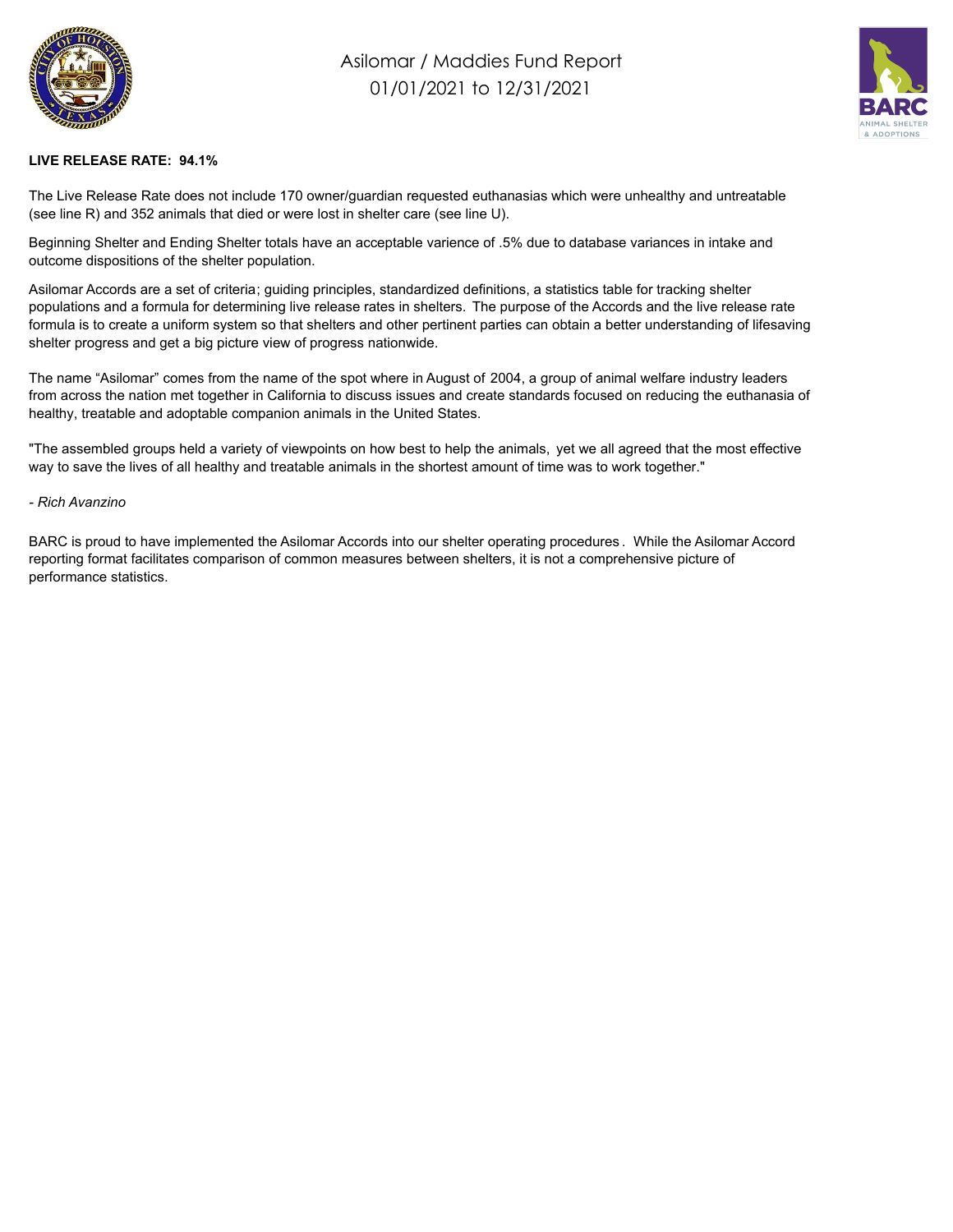| A | BEGINNING SHELTER COUNT (INCLUDING FOSTERS)                                  | Dog<br>367   | Cat<br>387     | <b>Total</b><br>754 |
|---|------------------------------------------------------------------------------|--------------|----------------|---------------------|
|   | <b>INTAKE (Live Dogs and Cats Only)</b>                                      |              |                |                     |
|   | <b>From the Public</b>                                                       |              |                |                     |
|   | Healthy                                                                      | 5054         | 2741           | 7795                |
|   | Treatable-Rehabilitatable                                                    | 2,126        | 1,112          | 3,238               |
|   | Treatable-Manageable                                                         | 256          | 143            | 399                 |
|   | Unhealthy & Untreatable                                                      | 2,058        | 4,102          | 6,160               |
| В | <b>Subtotal Intake from the Public</b>                                       | 9494         | 8098           | 17592               |
|   | Incoming Transfers from Organizations within Community/Coalition             |              |                |                     |
|   | Healthy                                                                      | 29           | 13             | 42                  |
|   | Treatable-Rehabilitatable                                                    | 21           | $\mathbf 0$    | 21                  |
|   | Treatable-Manageable                                                         | $\mathbf{0}$ | 0              | $\mathbf{0}$        |
|   | Unhealthy & Untreatable                                                      | 5            | $\overline{2}$ | $\overline{7}$      |
| C | Subtotal Intake From Incoming Transfers from Organizations within community  | 55           | 15             | 70                  |
|   | Incoming Transfers from Organizations outside Community/Coalition            |              |                |                     |
|   | Healthy                                                                      | $\mathbf{0}$ | 0              | $\mathbf{0}$        |
|   | Treatable-Rehabilitatable                                                    | $\Omega$     | $\Omega$       | $\mathbf{0}$        |
|   | Treatable-Manageable                                                         | $\Omega$     | $\mathbf{0}$   | $\mathbf{0}$        |
|   | Unhealthy & Untreatable                                                      | 0            | 0              | 0                   |
| D | Subtotal Intake From Incoming Transfers from Organizations outside community | 0            | 0              | 0                   |
|   | From Owners/Guardians Requesting Euthanasia                                  |              |                |                     |
|   | Healthy                                                                      | 0            | 0              | 0                   |
|   | Treatable-Rehabilitatable                                                    | $\Omega$     | $\Omega$       | 0                   |
|   | Treatable-Manageable                                                         | $\Omega$     | 0              | $\Omega$            |
|   | Unhealthy & Untreatable                                                      | 198          | 54             | 252                 |
| Е | Subtotal Intake From Owners/Guardians Requesting Euthanasia                  | 198          | 54             | 252                 |
| F | TOTAL INTAKE [B + C + D + E]                                                 | 9747         | 8167           | 17914               |
| G | From Owners/Guardians Requesting Euthanasia (Unhealthy & Untreatable Only)   | $-198$       | $-54$          | $-252$              |
| н | <b>ADJUSTED TOTAL INTAKE [F minus G]</b>                                     | 9549         | 8113           | 17662               |